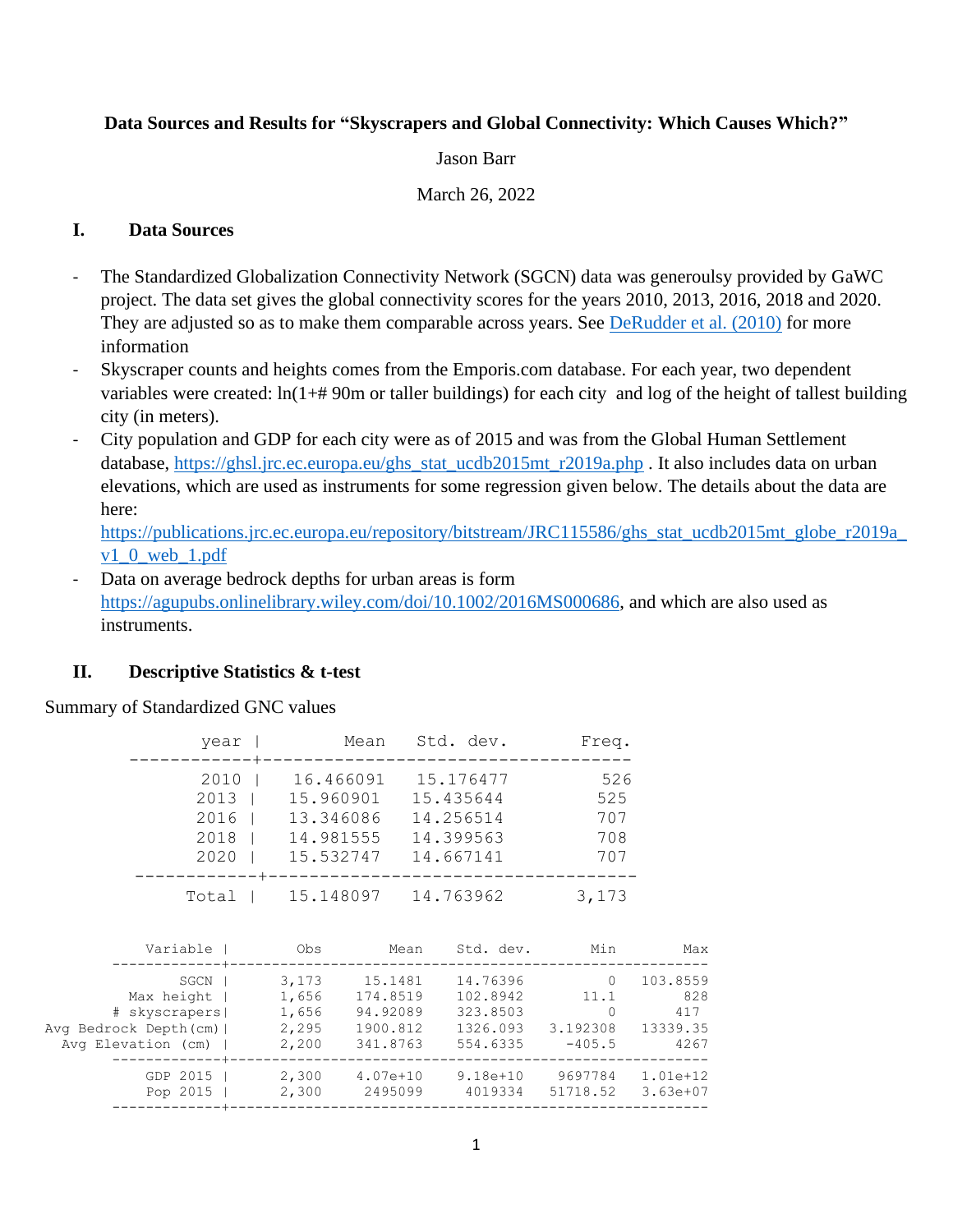This t-test compares *change*s in the SGCN between 2010 and 2020 for those countries (SGCN) with and without the countries tallest building in 2010:

| Group                      |                            |                              | Obs Mean Std. err. Std. dev. [95% conf. interval] |                      |                                                               |                      |
|----------------------------|----------------------------|------------------------------|---------------------------------------------------|----------------------|---------------------------------------------------------------|----------------------|
| $\Omega$<br>1 <sup>1</sup> | ---------+---------------- | 368 2.449377<br>144 3.177865 | .2875238<br>.3476579                              | 5.515662<br>4.171894 | 1.883976<br>2.490652                                          | 3.014777<br>3.865077 |
|                            |                            |                              | Combined l 512 2.654264 .228905 5.17953 2.204553  |                      |                                                               | 3.103975             |
|                            |                            | diff   -.7284882 .4511495    |                                                   |                      | $-1.615856$ .1588798                                          |                      |
| $HO: diff = 0$             | $diff = mean(0) - mean(1)$ |                              |                                                   |                      | $t = -1.6147$<br>Satterthwaite's degrees of freedom = 342.994 |                      |
| Ha: $diff < 0$             | $Pr(T < t) = 0.0536$       |                              | Ha: $diff$ != 0<br>$Pr( T  >  t ) = 0.1073$       |                      | Ha: $diff > 0$<br>$Pr(T > t) = 0.9464$                        |                      |

Two-sample t test with unequal variances

The above table barely rejects equal growth, and just seems to not reject larger growth for the cities with the tallest buildings. It suggests a somewhat larger growth rate in the SGNC for cities with a country's tallest building in 2010. However, the table below suggest that in the last few years, cities with the tallest building in the respective country have not continued to grow as fast. It thus appears there is some convergence over time.

Two-sample t test with unequal variances

| Group                            |                                        |                          |                      |                          | Obs Mean Std. err. Std. dev. [95% conf. interval] |                      |
|----------------------------------|----------------------------------------|--------------------------|----------------------|--------------------------|---------------------------------------------------|----------------------|
| 0 <sub>1</sub><br>1 <sup>1</sup> | 550<br>---------+-----------------     | .6182724<br>157 .2412633 | .0955333<br>.1990374 | 2.240455<br>2.493932     | .4306169<br>$-.1518929$                           | .8059279<br>.6344195 |
|                                  | Combined   707 .5345519                |                          |                      |                          |                                                   | .7045778             |
| diff                             |                                        | .3770091 .2207771        |                      |                          | $-.0579688811987$                                 |                      |
| $HO: diff = 0$                   | $diff = mean(0) - mean(1)$             |                          |                      |                          | Satterthwaite's degrees of freedom = 232.649      | $t = 1.7076$         |
|                                  | Ha: $diff < 0$<br>$Pr(T < t) = 0.9555$ |                          | Ha: $diff$ != 0      | $Pr( T  >  t ) = 0.0890$ | Ha: $diff > 0$<br>$Pr(T > t) = 0.0445$            |                      |

#### **III. Regression Results**

### **Dep Var: Ln(Max)**

OLS of Ln(tallest) on lag of SGCN

|              | (1)         | (2)         | (3)        | (4)           |
|--------------|-------------|-------------|------------|---------------|
|              | lnMax       | lnMax       | lnMax      | lnMax         |
| $SGNC_{+-1}$ | $0.0156***$ | $0.00408**$ | 0.00271    | $0.00992$ *** |
|              | (19.00)     | (3.14)      | (1.98)     | (4.68)        |
| lnSkyCount   |             | $0.187***$  | $0.190***$ |               |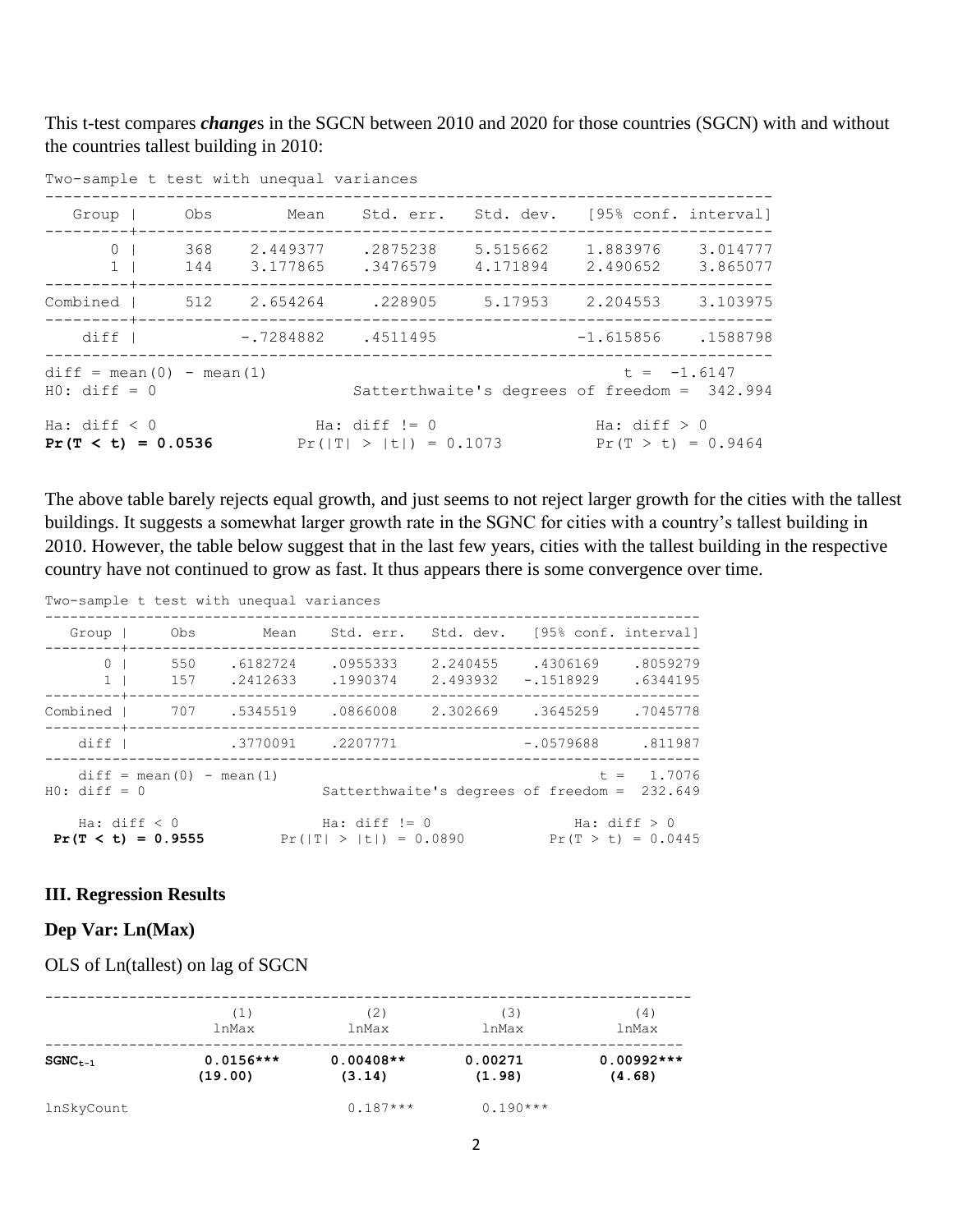|              |            | (5.87)     | (4.82)                                                                                                      |           |
|--------------|------------|------------|-------------------------------------------------------------------------------------------------------------|-----------|
| lnPop15      |            |            | $-0.0374$                                                                                                   | 0.0889    |
|              |            |            | $(-0.94)$                                                                                                   | (1.67)    |
| lnGDP15      |            |            | 0.0539                                                                                                      | 0.0341    |
|              |            |            | (1.57)                                                                                                      | (0.80)    |
| lnAvqBedrock |            |            | 0.00808                                                                                                     | $-0.0166$ |
|              |            |            | (1.33)                                                                                                      | $(-0.86)$ |
| lnAvqEleva~n |            |            | 0.0118                                                                                                      | 0.0242    |
|              |            |            | (0.93)                                                                                                      | (1.91)    |
| cons         | $3.707***$ | $4.090***$ | $3.521***$                                                                                                  | $2.202*$  |
|              | (31.08)    | (18.74)    | (11.47)                                                                                                     | (2.53)    |
| N            | 999        | 999        | 899                                                                                                         | 899       |
| $R-Sq$       | 0.760      | 0.875      | 0.881                                                                                                       | 0.791     |
| adj. R-sq    | 0.727      | 0.858      | 0.865                                                                                                       | 0.762     |
| AIC          | 84.44      | $-569.9$   | $-569.1$                                                                                                    | $-59.26$  |
| <b>BIC</b>   | 109.0      | $-545.4$   | $-545.1$                                                                                                    | $-35.25$  |
|              |            |            | $+$ otatiotics in parentheses $\star$ p/0 10 $\star\star$ p/0 05 $\star\star\star$ p/0 01 01 0 012tieses ba |           |

\* p<0.05, \*\*\* p<0.01. All equations have country dummy variable t statistics in parentheses \*  $p<0.10$ , \*\*  $p<0.05$ <br>(i.e. country fixed effects) and year dummies

The above table regresses ln(Max) on the lag of the global network (which are taken in 2-3 year intervals). Presumably the lag is exogenous. Below is results from [xtabond estimation](https://www.google.com/url?sa=t&rct=j&q=&esrc=s&source=web&cd=&ved=2ahUKEwjow7Tnt-b2AhU7jokEHZ4WDooQFnoECBgQAQ&url=https%3A%2F%2Fwww.stata.com%2Fmanuals%2Fxtxtabond.pdf&usg=AOvVaw1YdyuB42atZY6QonGgHTRs) in Stata which gives results for panel regression with lagged dependent variable. Including a lag dependent variable is good way to control for omitted variables, but it then introduces endogeneity. The xtabond procedure corrects for this. The table shows the estimates to be similar as the OLS one.

#### xtabond regression

|              | (1)<br>D.lnMax         | (2)<br>D.lnMax       | (3)<br>D.lnMax         |
|--------------|------------------------|----------------------|------------------------|
| LD. 1nMax    | $0.276*$<br>(1.91)     | 0.0883<br>(0.63)     | $0.287*$<br>(1.75)     |
| D.timevar    | $0.0204***$<br>(2.88)  | 0.00494<br>(0.91)    |                        |
| D.SGCN       | $0.00370***$<br>(2.86) | $0.00207*$<br>(1.80) | $0.0148**$<br>(1.99)   |
| D.lnSkyCount |                        | $0.168***$<br>(8.43) |                        |
| D.lnPop15    |                        |                      | 0.00374<br>(0.50)      |
| cons         |                        |                      | $0.0208***$<br>(2.66)  |
| cons         | 0                      | 0                    | $0.00403***$<br>(2.86) |
|              |                        |                      |                        |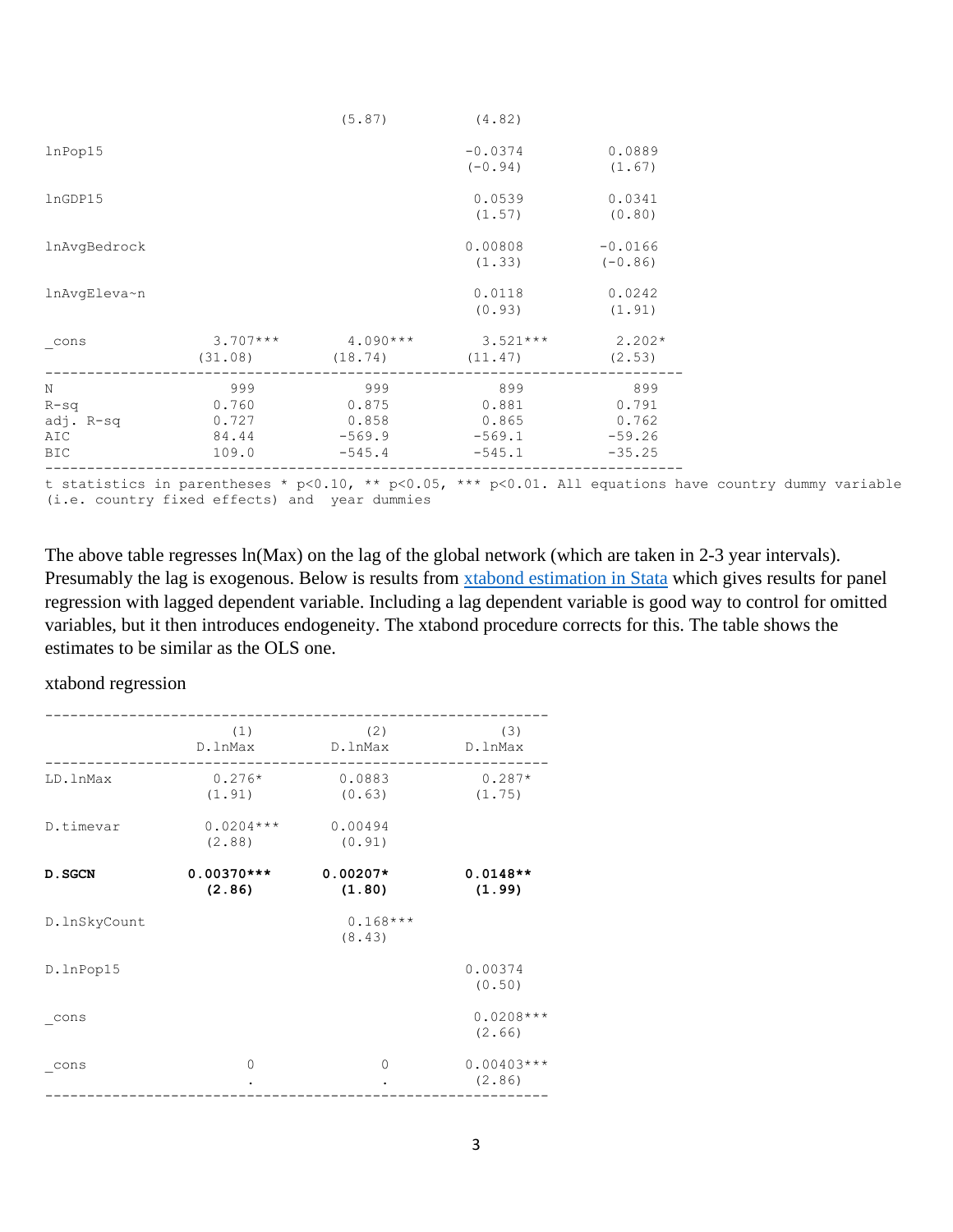| N |  | 596                                                                 |  | 596 |  | 596 |
|---|--|---------------------------------------------------------------------|--|-----|--|-----|
|   |  | t statistics in parentheses * $p<0.10$ , ** $p<0.05$ , *** $p<0.01$ |  |     |  |     |

Here are regressions for the number of skyscraper completion in each city each year.

|  |  |  |  |  |  | Dep Var.: ln(1+# skyscrapers). OLS Regression |  |
|--|--|--|--|--|--|-----------------------------------------------|--|
|--|--|--|--|--|--|-----------------------------------------------|--|

|              | (1)         | (2)         | (3)                   | (4)                   |
|--------------|-------------|-------------|-----------------------|-----------------------|
|              | lnSkyCount  | lnSkyCount  | lnSkyCount            | lnSkyCount            |
| $SGNC_{t-1}$ | $0.0619***$ | $0.0619***$ | $0.0379**$            | $0.0379**$            |
|              | (15.24)     | (15.24)     | (3.42)                | (3.42)                |
| lnPop15      |             |             | 0.664<br>(1.88)       | 0.664<br>(1.88)       |
| lnGDP15      |             |             | $-0.104$<br>$(-0.38)$ | $-0.104$<br>$(-0.38)$ |
| lnAvqBedrock |             |             | $-0.130$<br>$(-1.46)$ | $-0.130$<br>$(-1.46)$ |
| lnAvqEleva~n |             |             | 0.0649<br>(1.31)      | 0.0649<br>(1.31)      |
| cons         | $-2.050***$ | $-2.050***$ | $-6.935*$             | $-6.935*$             |
|              | $(-4.38)$   | $(-4.38)$   | $(-2.27)$             | $(-2.27)$             |
| N            | 999         | 999         | 899                   | 899                   |
| $R-Sq$       | 0.765       | 0.765       | 0.826                 | 0.826                 |
| adj. R-sq    | 0.734       | 0.734       | 0.802                 | 0.802                 |
| AIC          | 2700.8      | 2700.8      | 2172.1                | 2172.1                |
| <b>BIC</b>   | 2720.5      | 2720.5      | 2196.1                | 2196.1                |

t statistics in parentheses \*  $p<0.10$ , \*\*  $p<0.05$ , \*\*\* p<0.01. All regression includes city fixed effects and year dummies.

# xtabond regression

|               | (1)<br>D.lnSkyCount   | (2)<br>D.lnSkyCount   | (3)<br>D.lnSkyCount   | (4)<br>D.lnSkyCount   |
|---------------|-----------------------|-----------------------|-----------------------|-----------------------|
| LD.lnSkyCount | $0.451***$<br>(5.29)  | $0.422***$<br>(4.26)  | $0.438***$<br>(4.70)  | $0.363***$<br>(2.75)  |
| D.timevar     | $0.0603***$<br>(3.59) | $0.0676***$<br>(3.88) | $0.0672***$<br>(4.07) |                       |
| D.SGCN        | $0.00570**$<br>(2.13) | $0.00508*$<br>(1.67)  | 0.00499<br>(1.51)     | $0.0527***$<br>(2.97) |
| D.lnPop15     |                       |                       |                       | $0.0323*$<br>(1.86)   |
| cons          |                       |                       |                       | $0.0788***$<br>(3.41) |
| cons          | $\Omega$              | $\Omega$              | $\Omega$              | $0.00706*$<br>(1.74)  |
| N             | 770                   | 596                   | 547                   | 596                   |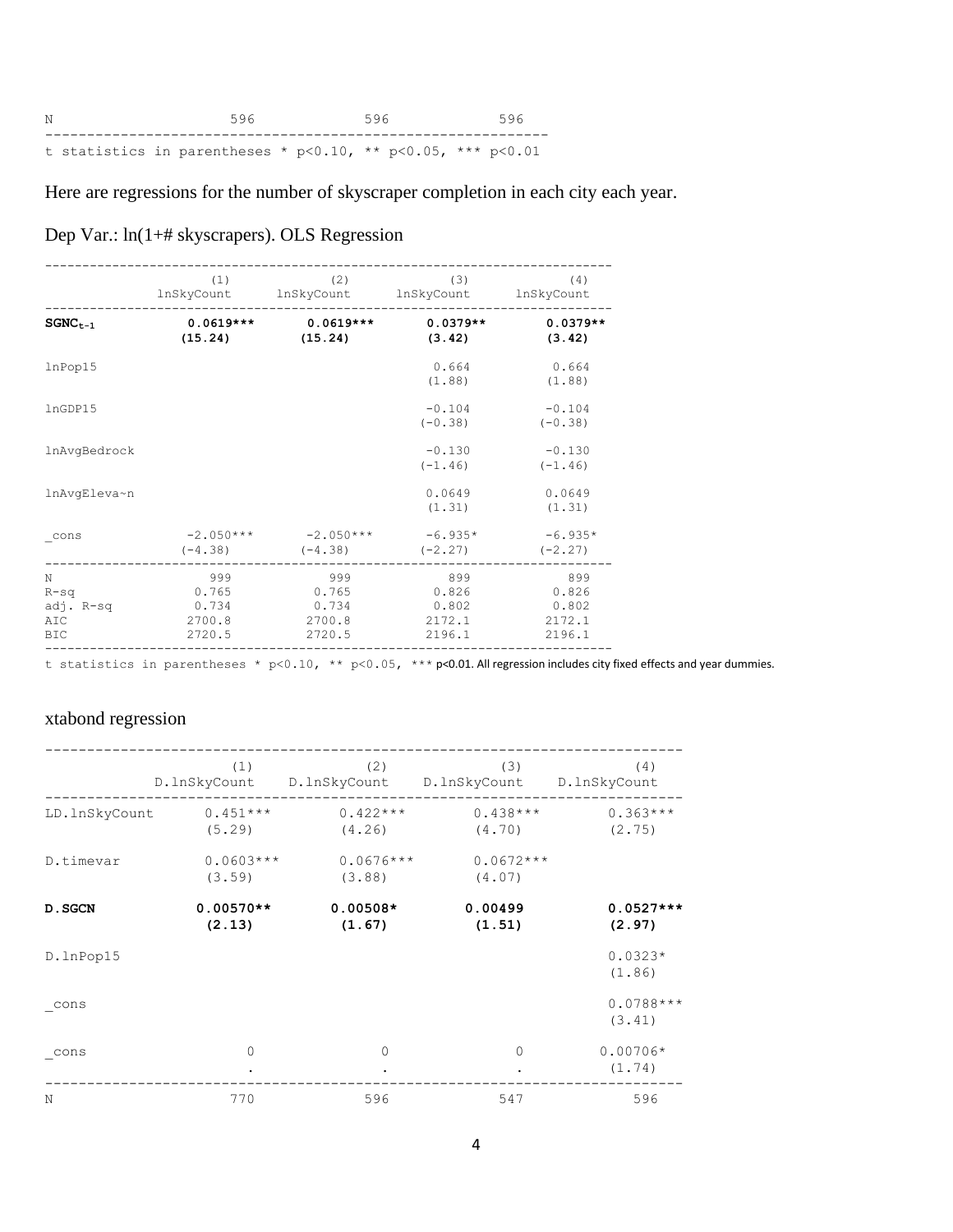#### --------------------------------------------------------------------------- t statistics in parentheses \* p<0.10, \*\* p<0.05, \*\*\* p<0.01

#### Regressions for Standardized Global Network Connectivity Index on skyscraper measures.

#### ------------------------------------------------------------------------------------------------------------ (1) (2) (3) (4) (5) (6) standardiz~c standardiz~c standardiz~c standardiz~c standardiz~c standardiz~c ------------------------------------------------------------------------------------------------------------  $\text{lnSkyCount}_{t-1}$  7.711\*\*\* 6.871\*\*\* 5.411\*\*\* 4.467\*\*\* 5.089\*\*\* 4.215\*\*\*  $(11.35)$   $(9.30)$   $(6.14)$   $(6.64)$   $(4.55)$   $(5.41)$  $lnMax_{t-1}$  -1.774\* -1.624\* -0.737 -0.507 -0.700 -0.516  $(-2.41)$   $(-2.35)$   $(-1.08)$   $(-0.78)$   $(-1.27)$   $(-0.96)$ havecountrtallest<sub>t-1</sub> 10.86\*\* 12.72\*\*\* 12.72\*\*\* 11.45\*\* 11.45\*\* 11.45\*\* (2.92)  $(2.92)$   $(4.03)$   $(3.21)$ lnGDP15 5.032\*\*\* 4.779\* 5.620\*\* 4.431\*\*  $(4.88)$   $(2.53)$   $(2.97)$   $(3.20)$ lnAvgEleva~n -1.095 -1.031 -0.899 -0.890  $(-1.47)$   $(-1.61)$   $(-1.41)$   $(-1.53)$ lnPop15 0.229 -1.582 -0.0723  $(0.12)$   $(-0.69)$   $(-0.04)$ lnAvgBedrock -0.128 -0.230<br>
(-0.13) (-0.08) -0.16) -0.128 -0.230  $(-0.08)$ have 300m sky  $_{t-1}$  9.455  $(2.36)$   $(1.99)$  $\cos$  22.87\*\*\* 13.07\*\* -90.48\*\* -94.19\*\* -95.50\*\* -88.64\*\* (5.95) (3.70) (-3.46) (-3.23) (-3.67) (-3.52) ------------------------------------------------------------------------------------------------------------ N 706 705 639 638 637 637 637 R-sq 0.710 0.728 0.801 0.823 0.819 0.837 adj. R-sq 0.665 0.686 0.768 0.794 0.789 0.809 AIC 6086.0 5086.0 5033.0 4381.3 4298.7 4308.0 4242.9 BIC 5108.8 5055.8 4403.6 4321.0 4330.2 4265.2 ------------------------------------------------------------------------------------------------------------

## OLS Regressions. Dep. Var.: SGNC

t statistics in parentheses \* p<0.10, \*\* p<0.05, \*\*\* p<0.01 All regressions have country and year dummies.

The above results show impact from height of tallest building, but positive impact from having a 300 meter or tall building or the country's tallest. Perhaps ln(Max) is endogenous. Below are regressions for IV estimation.

Instrumental Variable Regressions. Dep. Var.: SGCN

|                              | (1)                   | (2)                  | (3)                  | (4)                  | (5)                  | (6)                   |
|------------------------------|-----------------------|----------------------|----------------------|----------------------|----------------------|-----------------------|
| $ln$ SkyCount <sub>t-1</sub> | $12.52***$<br>(15.44) | $6.330***$<br>(4.24) |                      | $6.276***$<br>(3.82) |                      |                       |
| lnSkyCount                   |                       |                      | $5.994***$<br>5.71   |                      |                      |                       |
| lnMax                        |                       |                      |                      |                      | 28.78***<br>(9.40)   | $49.17***$<br>(12.37) |
| lnGDP15                      |                       | $4.280***$<br>(2.76) | $4.411***$<br>(3.40) | $4.270**$<br>(2.57)  | $3.665***$<br>(5.28) |                       |